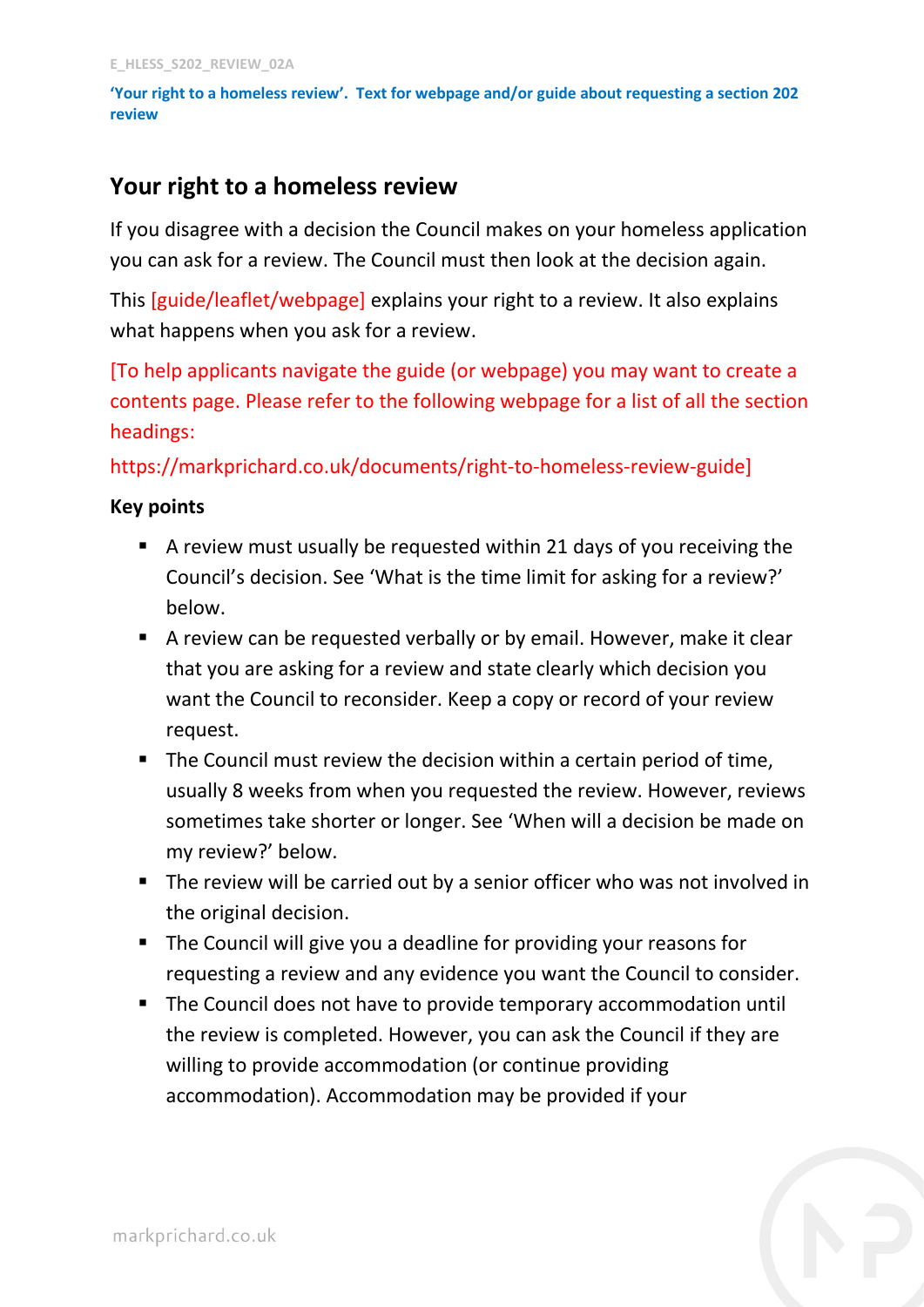circumstances are exceptional. See 'Is accommodation provided until the review is completed?' below.

- The decision on your review will be confirmed in writing. The Council will give reasons if it makes a negative decision.
- You can appeal to the county court if you are unhappy with the review decision. Appeals are only available on a 'point of law'. This means that the Council made a legal mistake during the review process. See 'What is a point of law?' below.
- Appeals must be brought within 21 days of the review decision being notified. See 'Can I appeal the review decision' below.
- Legal advice is available for homeless people and is free if you are on a low income. A legal advisor will be able to advise you on whether a review (or appeal) is likely to be successful. They can also present evidence to the Council and make representations on your behalf. See 'Can I get independent advice?' below.

### **What is a homeless review?**

By law you can ask the Council to look again at most decisions made on your homeless application. This is called asking for a 'review'.

We will change the decision if we made a mistake. We may also overturn the decision if your situation has changed.

### **Which decisions can I ask the Council to review?**

You can ask the Council to reconsider the following types of decision:

- A decision that you are not homeless.
- A decision that you are not threatened with homelessness.
- A decision that you do not qualify for help because of your immigration or nationality status. This is called being 'ineligible' for help.
- A decision that you do not have a priority need.
- A decision that you became homeless intentionally.
- A decision that you are not owed one of the following duties, or a decision that one of the following duties has ended: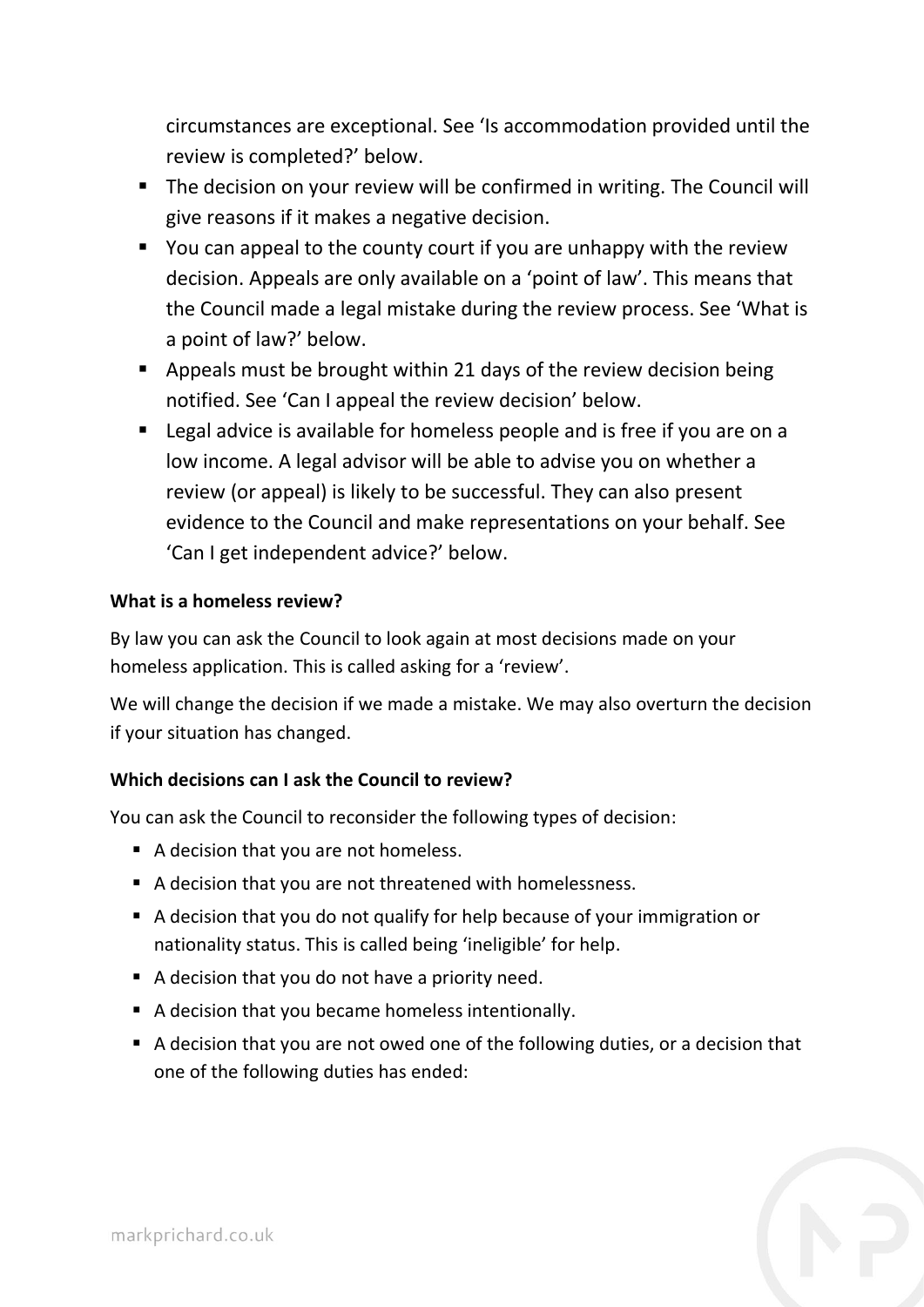- $\Box$  The duty to prevent homelessness (the 'prevention' duty, under section 195 of the Housing Act 1996).
- $\Box$  The duty to help you find accommodation (the 'relief' duty, under section 189B of the 1996 Act).
- □ The main housing duty (under section 193 of the 1996 Act), or
- $\Box$  The duty to provide accommodation under section 193C of the 1996 Act. This duty is owed if you would otherwise have been owed the main housing duty but the relief duty ended because you deliberately and unreasonably refused to take a step in your housing plan.
- A decision about what steps the Council will take to:
	- □ Help you keep your present accommodation, or
	- $\Box$  Help you find suitable accommodation.
- A decision that your case should be referred to another council, e.g. because you do not have a local connection with our area but have a connection with another council's area, where the 'relief' duty has ended and the Council is seeking to avoid the main housing duty.
- A decision that your case has been transferred to another council, e.g. because you do not have a local connection with our area but have a connection with the other council's area.
- A decision that accommodation offered to you is suitable, if the accommodation is being offered to meet or end one of the following duties:
	- $\Box$  The duty to prevent homelessness (under section 195 of the Housing Act 1996).
	- $\Box$  The duty to help you find accommodation (under section 189B of the 1996 Act).
	- □ The main housing duty (under section 193 of the 1996 Act).
	- □ The duty to provide accommodation under section 193C(4) of the 1996 Act, or
	- $\Box$  The duty to provide interim accommodation when:
		- the section 189B relief duty has ended, and
		- the Council is seeking to refer your case to another council, but
		- the other council has yet to decide if it's accepting the referral.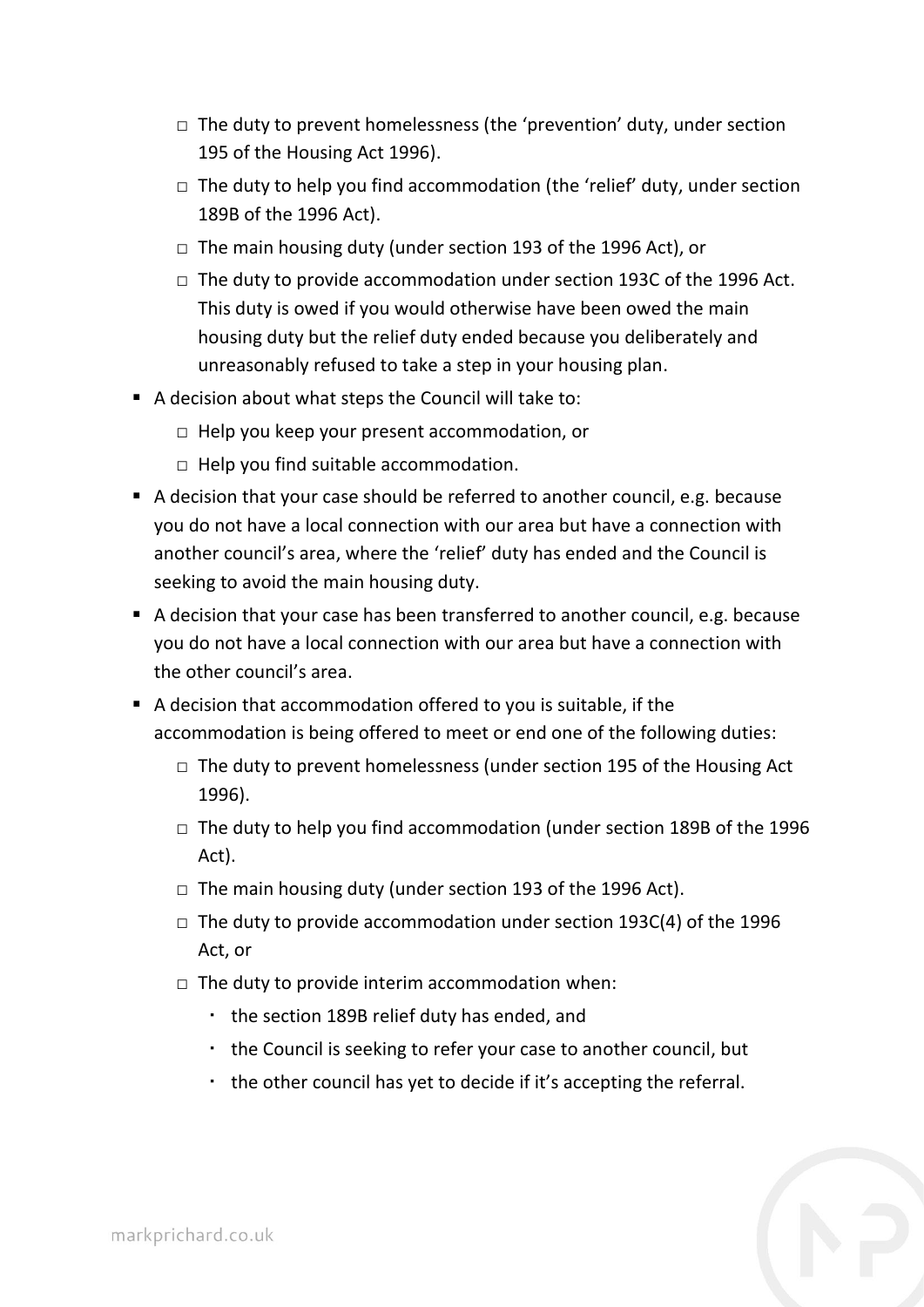Other types of decision cannot be challenged by asking for a review (see 'What if I cannot ask for a review?' below)**.**

## **What if I'm unsure whether a decision can be reviewed?**

Your decision letter will tell you if you can ask for a review. Please contact us if you have any questions. You can also get independent advice (see 'Can I get independent advice?' below).

### **What is the time limit for asking for a review?**

Yes. You must ask for a review within 21 days of being notified of the decision. This usually means 21 days from when you receive the decision letter. If you have a representative (eg solicitor) the 21 days can run from when they receive the decision letter on your behalf.

Special rules apply if you do not receive the decision letter (see the next section 'What if I did not receive the decision letter?' below).

If you accepted main duty accommodation some time ago and want us to reconsider its suitability you can ask for a review. You will need to demonstrate that the accommodation has *become* unsuitable (since you accepted it) because your circumstances have changed.

## **What if I did not receive the decision letter?**

If you did not receive the decision letter we can sometimes treat you as if you did receive it (by law). This is because decisions are available for you (or someone on your behalf) to collect from our office at [address].

Ask the Housing Options Team if you want to know whether this rule applies in your case (it depends on the type of decision you want us to review).

If you miss the 21-day deadline you can ask us to accept a late review request (see the next section below).

### **What if I miss the 21-day deadline for asking for a review?**

You lose your right to a review if you miss the 21-day deadline for requesting it. However you can ask us to accept a late review.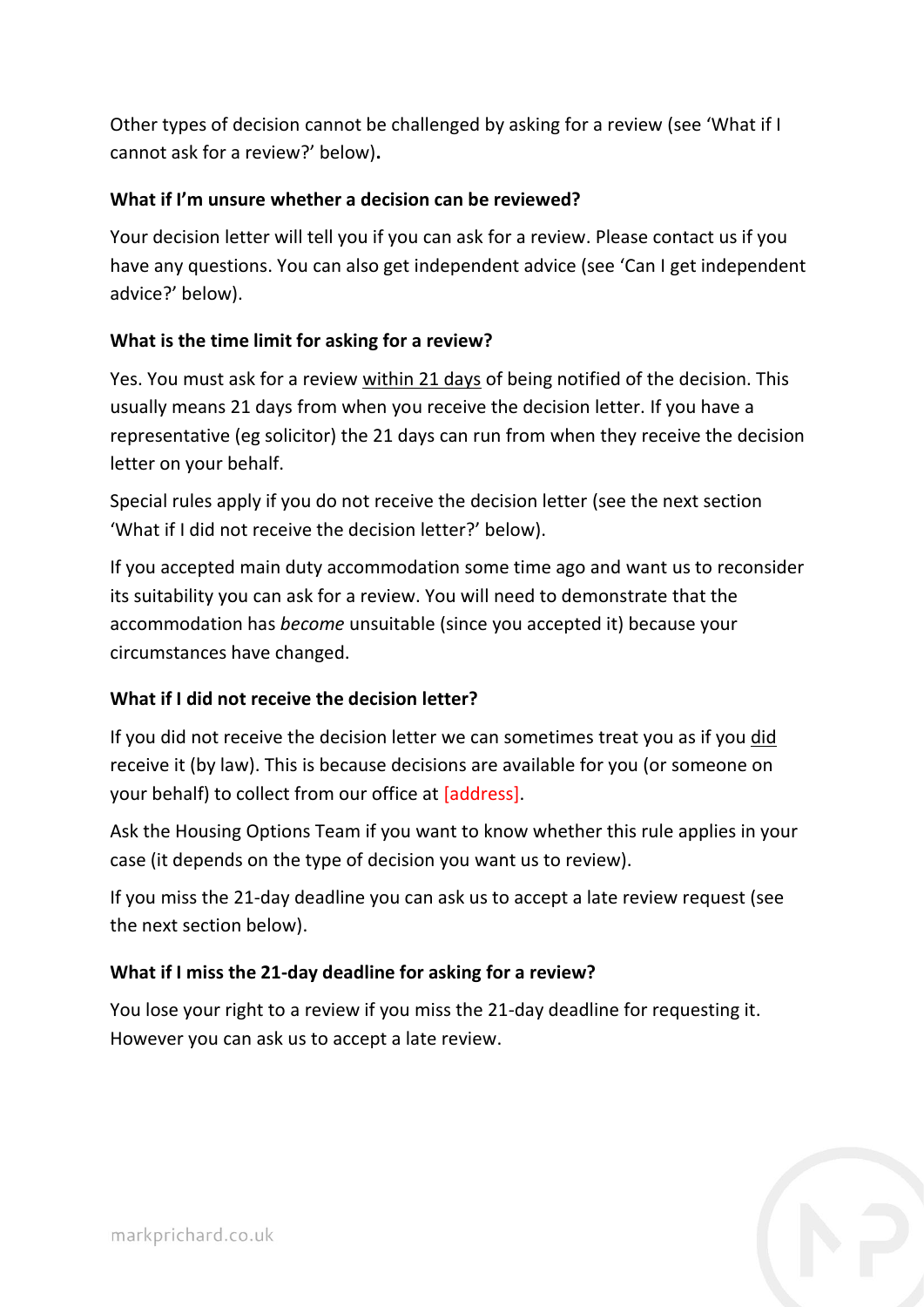By law we do not have to accept a late review request. However, we will consider whether we should make an exception in your case. You will usually need to show a very good reason for your delay in asking for a review.

### **How do I ask for a review?**

You (or someone acting on your behalf) can request a review:

- by completing the online form at [**webpage address**]
- **•** by emailing [email address]
- $\blacksquare$  by phoning us on  $\lceil$ tel no
- in person at our offices, or
- **by writing to [address]**.

Make sure you clearly ask for a review and tell us which decision (or decisions) you want us to look at again.

If you prefer you can use the **Requesting a homeless review** form. You can either:

- complete the form online at [**webpage address**], or
- **download the form and then post it, or email it to [email address].**

Please ask us if you want the form posted to you or if you need help with asking for a review.

You should keep a copy of your review request (or keep a record if you asked for a review verbally).

### **Must I give reasons when requesting a review?**

No. But explaining why you are asking for a review can help us make a quicker decision.

We will always write and give you a date by when you must provide your reasons and any supporting information you want us to consider.

Explain why you think the decision was wrong. It is usually better to send evidence to support your review. If you send us evidence make sure you keep a copy.

### **I am thinking of refusing an offer of accommodation. What should I do?**

The Council's duty towards you is likely to end if you refuse accommodation we believe is suitable for you.

You should therefore think very carefully before refusing accommodation.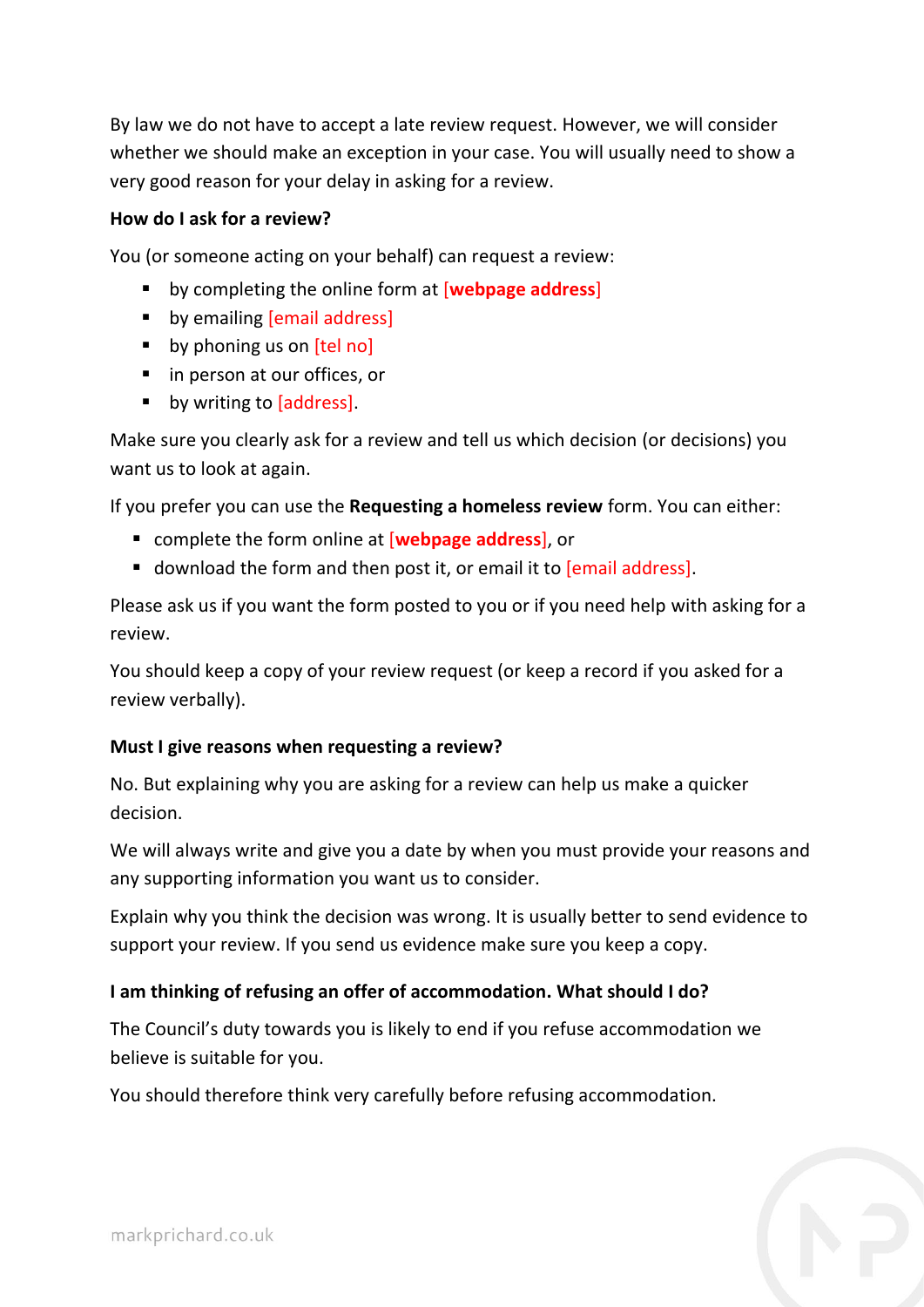If you think accommodation is unsuitable we strongly advise you to accept it and ask us to review its suitability. This will mean you have somewhere to stay while we review the decision. It will also mean you have accommodation if your review is unsuccessful.

If you are unsure of your position you should get advice from the Housing Options Team or a legal advisor (see 'Can I get independent advice' below).

## **Can someone else act on my behalf?**

Yes. You can ask someone else to act for you in connection with your review. You must confirm in writing that they are acting on your behalf (advisors will have a form). See 'Can I get independent advice?' below for organisations that may be able to advise and represent you.

If you have a representative we may write to them instead of you in connection with the review.

### **Can I get independent advice?**

The following organisations advise and represent homeless people:

- **[Local agency name]** Tel: [Tel number] / Email: [email address]
- **[Local agency name]** Tel: [Tel number] / Email: [email address]

A legal advisor may be able to obtain information to support your case.

Legal advice about homelessness is free if you have a low income. You can check if you can get legal aid at **www.gov.uk/check-legal-aid**

You can also get advice from **Shelter** by:

- Telephoning 0808 800 4444 (open from 8am to 8pm on weekdays and from 8am to 5pm at weekends, 365 days a year), or
- Going to their online chat service at [https://england.shelter.org.uk/get\\_help](https://england.shelter.org.uk/get_help)

## **Do I need to provide an address? What if I don't have an address?**

We strongly advise you to provide a contact address because we need to write to you during the review process.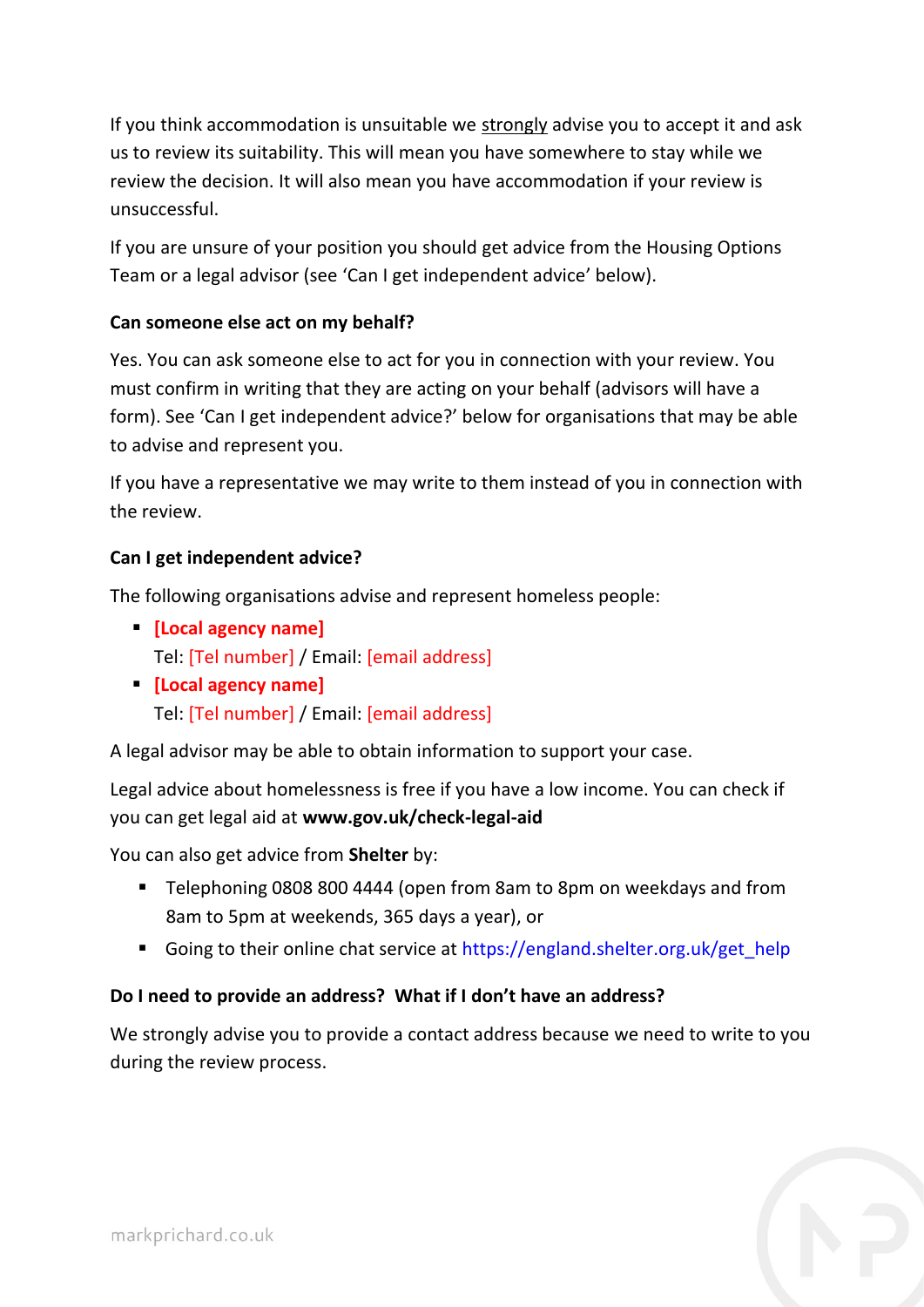If you are moving from place to place you must tell us the addresses (even if your accommodation is only temporary).

If you are sleeping rough we suggest you get an independent adviser to represent you. We can then send your letters to them (see 'Can I get independent advice?' above for organisations that may be able to represent you).

We strongly advise you to provide a telephone number and email address. This allows us to contact you during the review process and email letters to you. This is also important if you have problems receiving post. Or we can phone and tell you when a letter is ready to collect from our office at [address].

### **Who will make the decision on my review?**

A senior Council officer who was not involved in the original decision will make the review decision.

We may sometimes ask an independent contractor to carry out reviews on our behalf, or to look into your case. We would tell you if this applies in your case.

## **What procedure does the Council follow when carrying out a review?**

We will write to you within 14 days of receiving your review request.

We will:

- Invite you to make written and or oral representations, or both, in connection with the review (someone can make representations on your behalf if you prefer).
- Give you a date by when we must receive your reasons for requesting a review and any supporting information. You will usually be given at least 14 days to do this.
- Confirm the procedure we will follow.
- **Confirm who will carry out the review.**
- Give you the name and details of a Council officer you can contact if you have any questions about your review.

Special safeguards apply if the reviewing officer believes:

- There was an irregularity in the original decision, or something lacking in the decision or how it was made, but
- He or she is considering making a negative decision on your review.

If this is the case the Council will: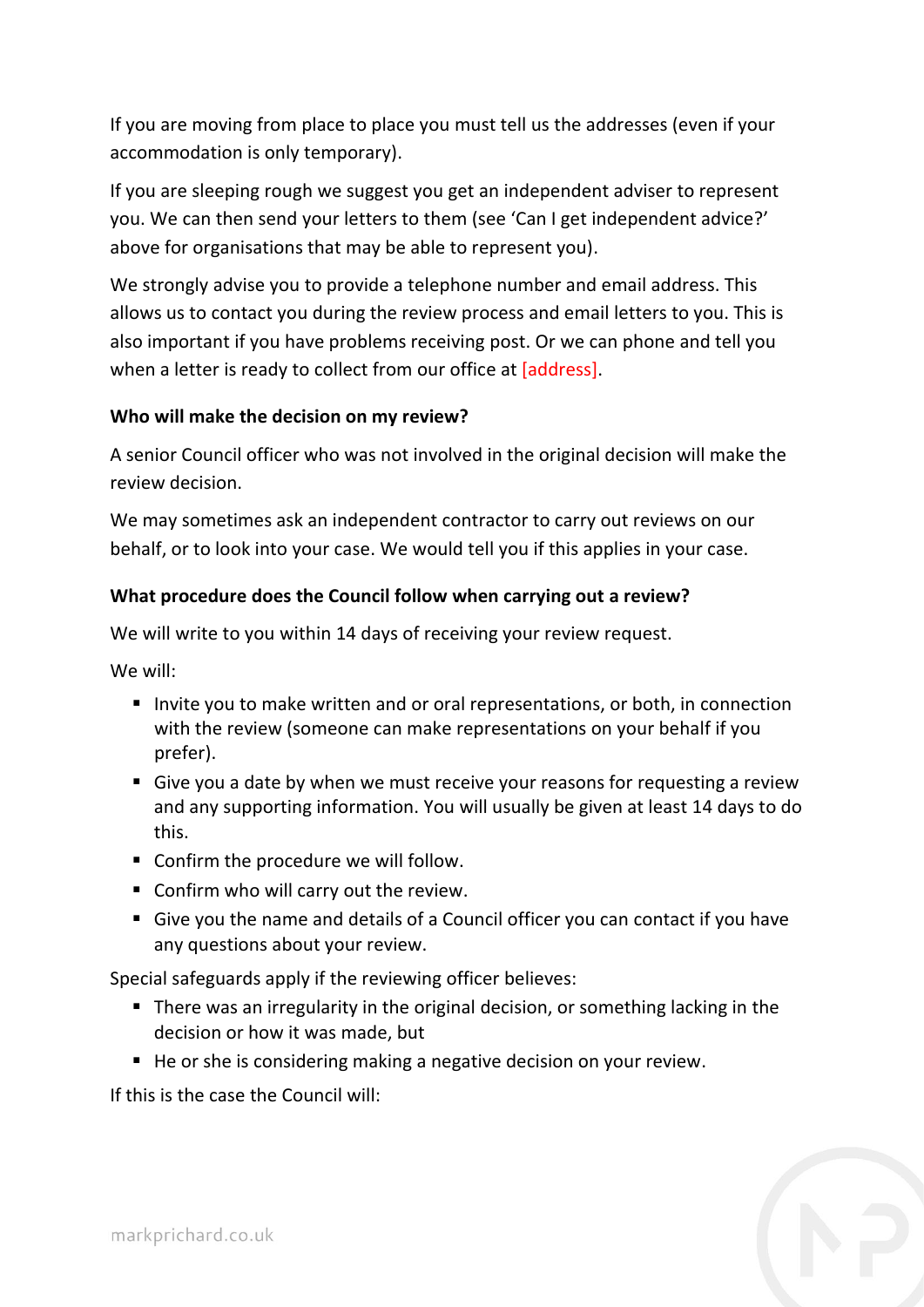- Give you advance notice in writing that we are considering making a negative decision, despite the problem with the original decision.
- Confirm the reasons why.
- Confirm that you (or someone acting on your behalf) can make representations to the reviewing officer (orally or in writing, or both), and
- Give you an opportunity to meet with the reviewing officer to make oral representations (a representative can accompany you or attend for you, if you prefer).

### **When will a decision be made on my review?**

We will try and make a decision as soon as possible, once we have looked into your case and received all the information we need.

The time we can take to make a final decision depends on the type of decision being reviewed.

For most types of decision we must send you the decision in writing within **8 weeks** of when you requested the review.

However some types of decision have a different time limit. We must notify you:

- Within **3 weeks**, if we are reviewing:
	- $\Box$  A decision about the steps we will take to help prevent your homelessness.
	- $\Box$  A decision about the steps we will take to help you find accommodation, or
	- $\Box$  A decision to end the duty to help prevent your homelessness (the 'prevention duty').

The 3-week period starts when you requested the review unless you make representations after we invite representations. If you make representations the 3-week period starts from when we receive your representations.

- Within **10 weeks** of your review request if the original decision was that your case has been referred to another council, e.g. because of local connection.
- Within **12 weeks** of your review request if a decision that your case should be referred to another council has gone to arbitration (because the two councils could not agree whether the referral conditions were met in your case).

Sometimes we ask for more time to make the decision, for example if we are waiting for information. If you agree to an extension we are allowed to take longer to complete the review. We will confirm any extension in writing.

### **How does the Council decide whether to overturn the original decision?**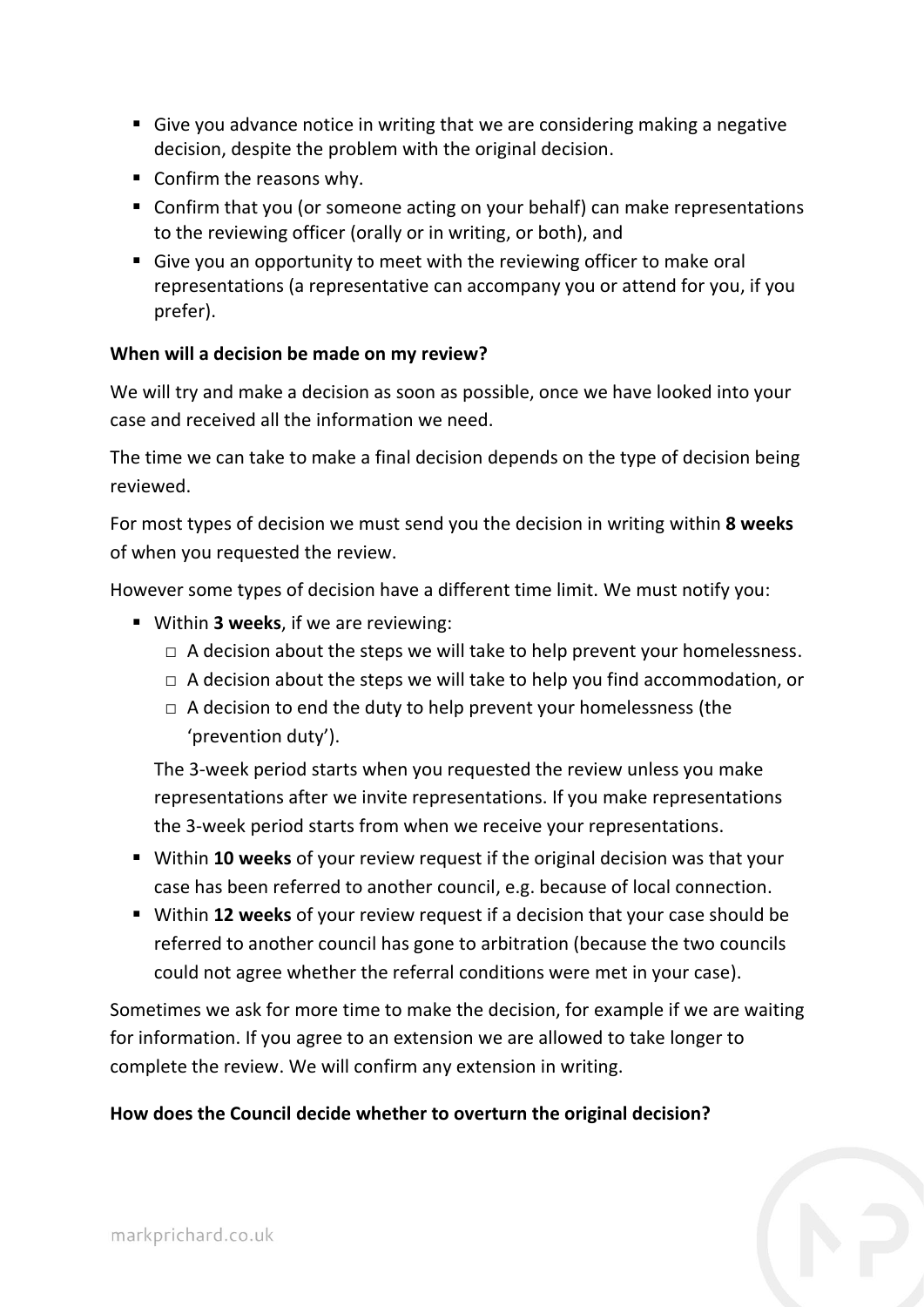When deciding whether to overturn the original decision we:

- Consider your circumstances.
- Make sure the law has been properly applied.
- **Consider Government guidance.**
- **Consider any changes in your situation, and**
- Make the decision according to the merits of your case.

We are likely to uphold the original decision if no legal error was made.

You can get independent advice on whether a review is likely to be successful. See 'Can I get independent advice?' above for organisations that can advise and represent you.

### **What if my situation changes?**

You must tell the Council if your situation changes. For example you must tell us if you move address, even if it's only temporary. We will take account of any relevant changes when making a decision on your review.

You may commit a criminal offence if:

- You do not tell the Council about a relevant change in your circumstances.
- You withhold information we need to administer your homeless application, or
- You make a false statement intending to make us believe that you are homeless or qualify for help or accommodation.

We have to consider your situation as it is on the date we make the review decision (unless you refused accommodation and we are deciding whether the accommodation was suitable when you refused it).

#### **Is accommodation provided until the review is completed?**

You can ask the Council for temporary accommodation. However, we do not have to provide accommodation while you are waiting for the review decision.

We will consider your situation and decide if temporary housing should be provided. We usually only agree in exceptional circumstances. For example, if we think a mistake was made when making the original decision, your review is likely to be successful, and you are likely to be owed an accommodation duty.

### **What if I cannot ask for a review?**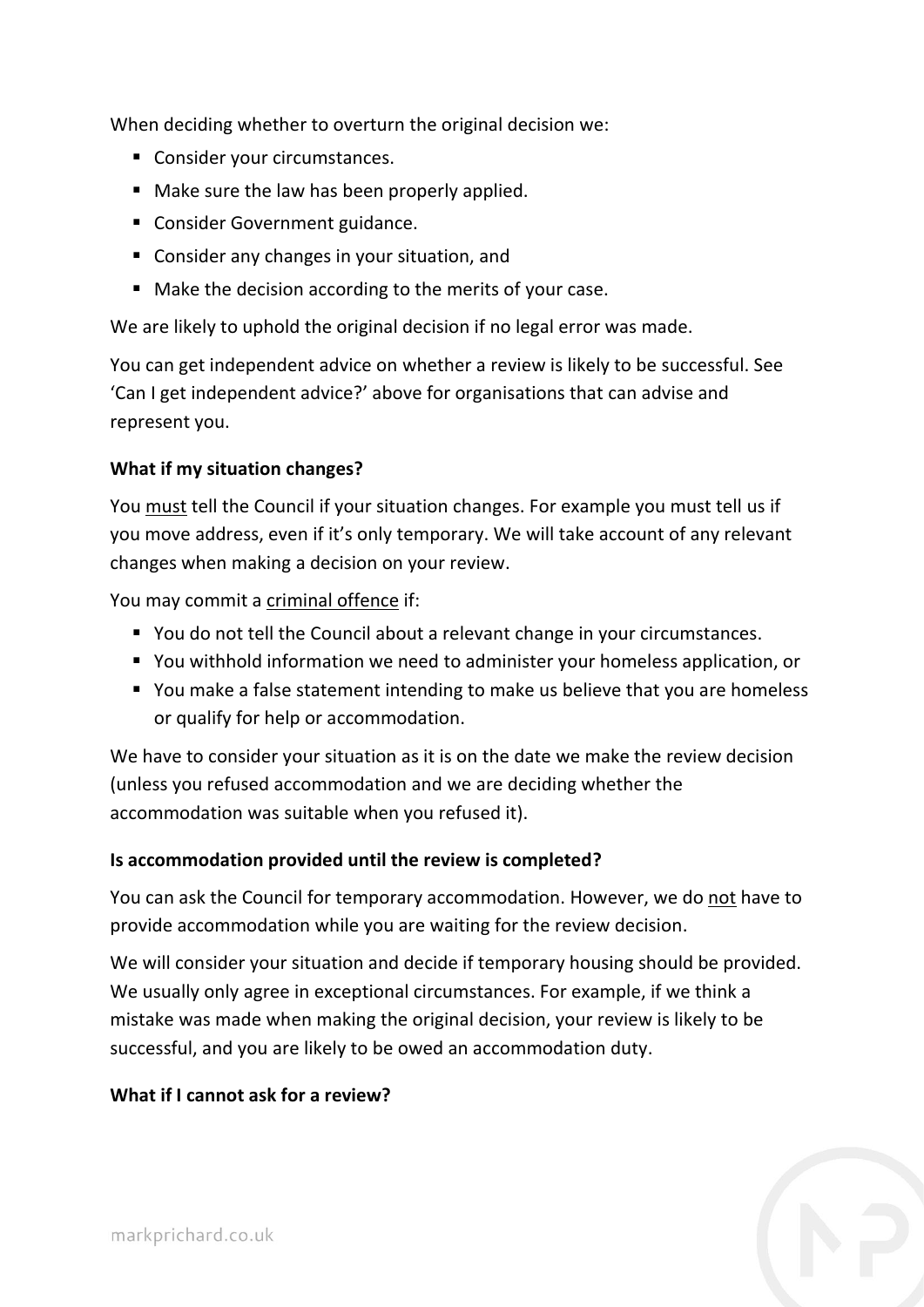Some decisions on homeless applications do not carry a right to review. For example, you cannot ask the Council to review a refusal to provide temporary accommodation before an initial decision is made about whether you are owed a homelessness duty.

Please ask the Housing Options Team if you are unsure whether you have a right to ask for a review (see the last section below for our contact details).

If a decision does not carry a right of review or if you want to challenge a delay in making a decision you can apply for judicial review. You should get independent legal advice if you want more advice about this option.

## **Can I appeal the review decision?**

Yes. You can appeal to the county court if you disagree with the review decision.

You can also appeal if the Council fails to complete the review within the relevant time limit (see 'When will a decision be made on my review?' above).

You must appeal:

- Within 21 days of receiving the review decision, or
- Within 21 days of the date on which the review decision should have been sent to you, or
- Within any longer period allowed by the county court because you have a good reason for not appealing in time.

You can only appeal 'on a point of law' arising from the decision. This means that the Council made a legal error when carrying out the review (see 'What is a 'point of law'?' below).

You should get independent legal advice if you want to appeal (see 'Can I get independent advice?' above).

A legal advisor can advise on whether you have grounds for appealing. They will also be able to tell you if legal aid will pay for an appeal.

### **What is a 'point of law'?**

A point of law (or 'error of law') is where the Council made a legal mistake when making the decision. This includes where the process we followed when reaching the decision was unfair or unlawful.

Examples include where the Council:

**Misinterpreted what it was legally required to do.**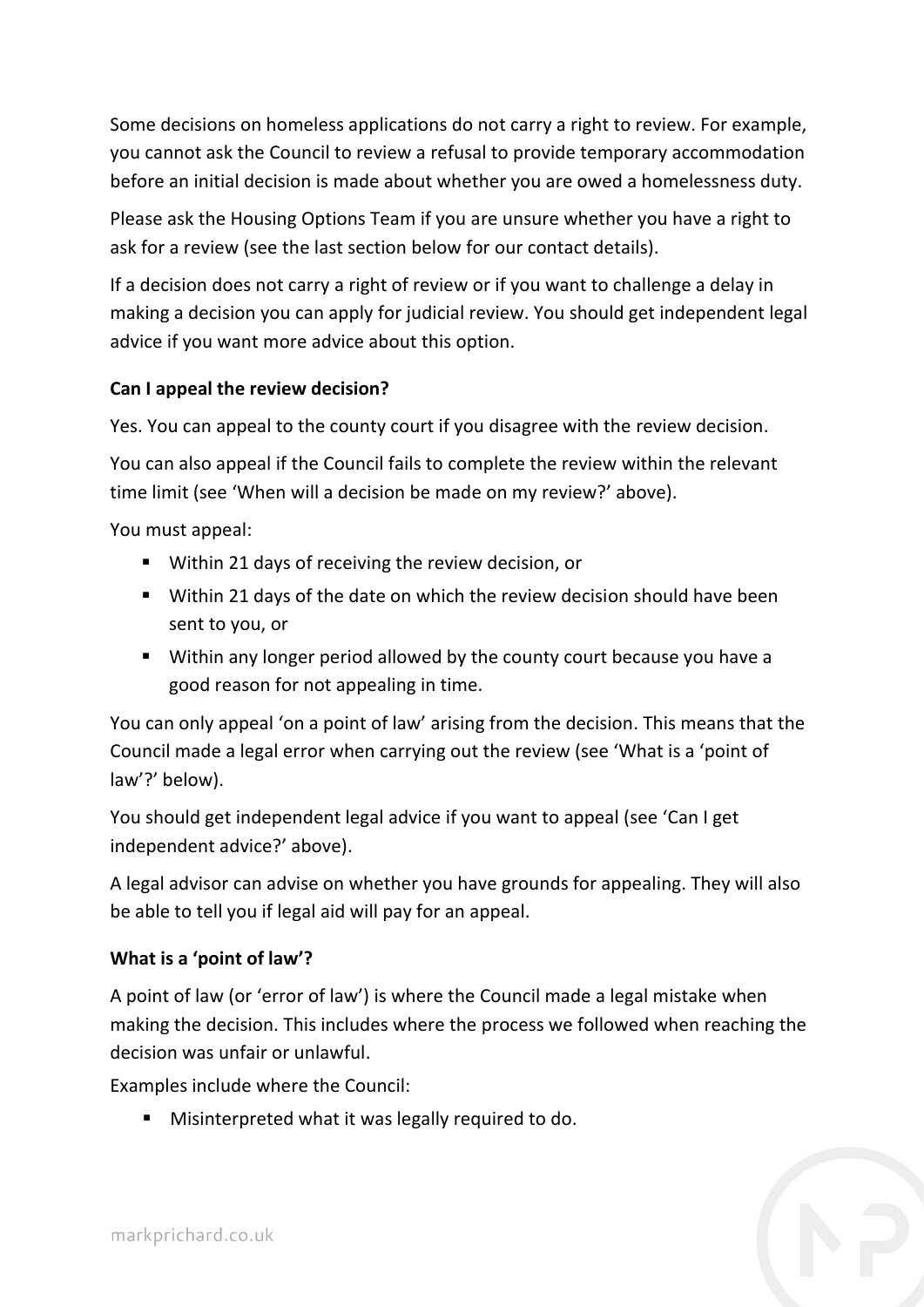- Took irrelevant matters into account.
- Failed to take relevant matters into account
- Failed to consider your case on its own merits.
- Acted unfairly, for example by:
	- □ Not providing adequate reasons for a negative decision, or
	- □ Adopting an unfair procedure.
- Failed to comply with procedural requirements contained in the Homelessness (Review Procedure etc.) Regulations 2018.
- Made a perverse decision. This means that no reasonable council could have made the decision given the particular facts of your case.

The above is not an exhaustive list.

You should get independent legal advice if you want advice on whether you have grounds to appeal. The Legal Aid Agency can help you find a local provider of specialist housing advice (see 'Can I get independent advice?' above).

### **Can I complain?**

Yes. If you want to complain you can use the Council's formal complaint procedure. However, please contact us first before complaining. This allows us to discuss your concerns and put things right.

You can complain if you are unhappy with how we have handled your case. For example if you think we are taking too long (or took too long) to make a decision.

However, you should ask for a review if you want us to change a decision we have made on your homeless application.

More information about the Council's complaints procedure (and a complaint form) is available online at [**webpage URL address**].

Please tell us if you need this information posted to you, or if you need help to complain, e.g. because of a disability.

You can also complain to the Local Government and Social Care Ombudsman. The Ombudsman is likely to uphold a complaint if you have suffered injustice because the Council has been at fault.